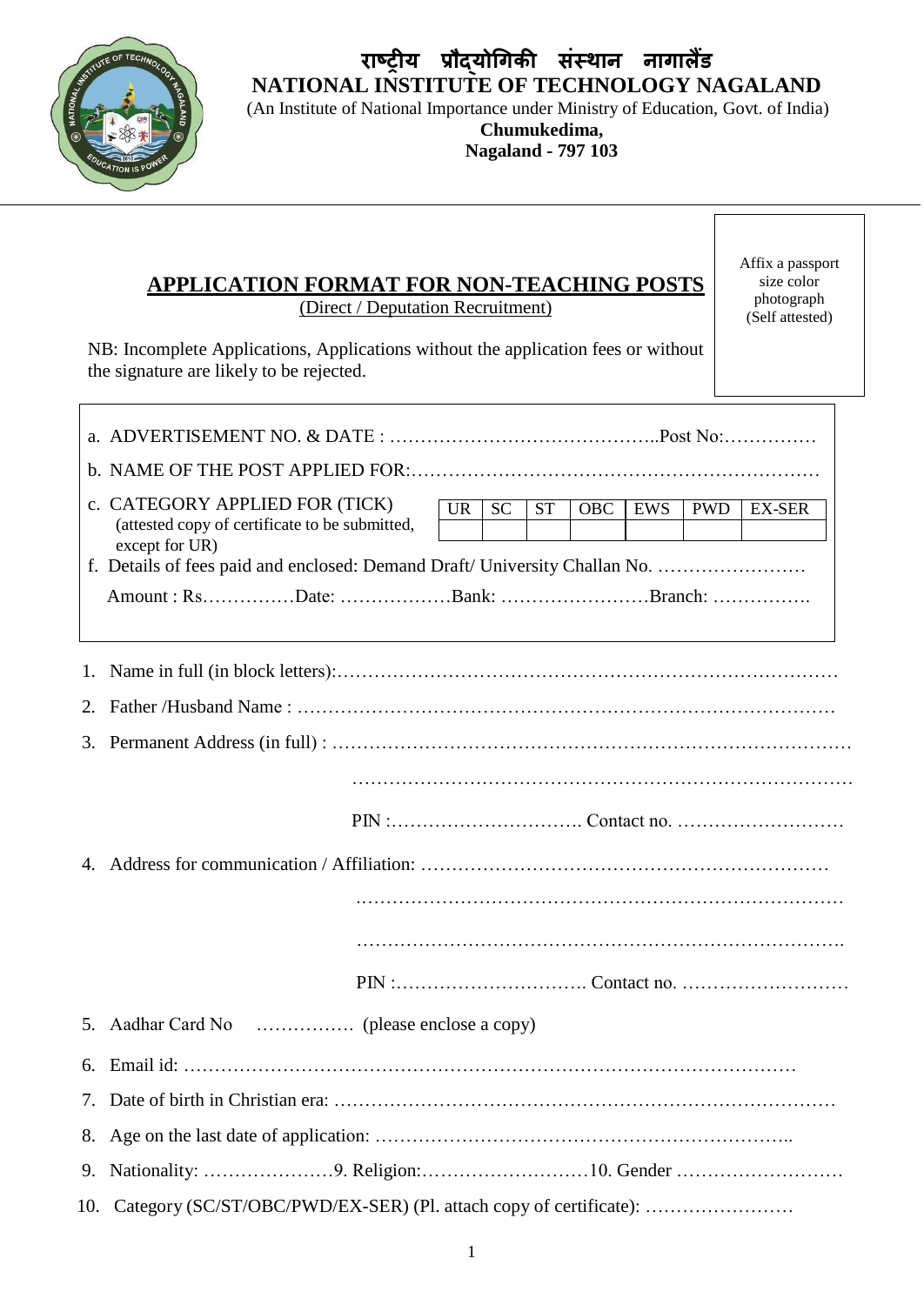11. Details of Academic Qualifications (to be supported by **sel**f attested photocopies) (please fill up appropriate rows and columns):

| <b>Exam Passed</b>               | Year of | Name of the      | Branch/        | Division | Percentage $(\%)/$ |
|----------------------------------|---------|------------------|----------------|----------|--------------------|
|                                  | Passing | Board/University | Specialization | /Class   | CGPA / CPI         |
| Matriculation/X                  |         |                  |                |          |                    |
| PU/XII                           |         |                  |                |          |                    |
| <b>ITI</b>                       |         |                  |                |          |                    |
| DIPLOMA&<br>equivalent           |         |                  |                |          |                    |
| B.A/B.Sc/B.Com<br>$&$ equivalent |         |                  |                |          |                    |
| M.A/M.Sc/M.Com<br>$&$ equivalent |         |                  |                |          |                    |
| Others (please)<br>specify)      |         |                  |                |          |                    |

12. Professional Qualification etc. (Pl. enclose self attested photocopies) :

| Name of the Test/                   | Name of the | <b>Duration</b> | Program | Assessment |
|-------------------------------------|-------------|-----------------|---------|------------|
| Training/Certificate   organization |             |                 | details | Details    |
|                                     |             |                 |         |            |

## 13. Proficiency in Languages:

| S.No.     | Language | Read | Write | Speak |
|-----------|----------|------|-------|-------|
| . .       |          |      |       |       |
| <u>L.</u> |          |      |       |       |
| ◡.        |          |      |       |       |

14. Details of past services: (Pl. enclose supporting documents):

| Name of the | Name of the  | Duration | Scale of pay/   | Temporary/  | Nature of | If any   |
|-------------|--------------|----------|-----------------|-------------|-----------|----------|
| post held   | Institution/ | of       | Pay band/band   | permanent/  | duties    | Apprecia |
|             | Organisation | Services | pay/ AGP/       | Ad-hoc etc. |           | tion/Rem |
|             |              |          | GP/Level of pay |             |           | arks, pl |
|             |              |          | as applicable   |             |           | mention  |
|             |              |          |                 |             |           |          |
|             |              |          |                 |             |           |          |
|             |              |          |                 |             |           |          |
|             |              |          |                 |             |           |          |
|             |              |          |                 |             |           |          |
|             |              |          |                 |             |           |          |
|             |              |          |                 |             |           |          |
|             |              |          |                 |             |           |          |

15. Present position held with date: ……………………………………………………………………

16. Present Pay Band, Band Pay and AGP/GP/ Level of Pay: …………………………………………

17. Effective date of present Pay Band, Band Pay and AGP/GP: ………………………………………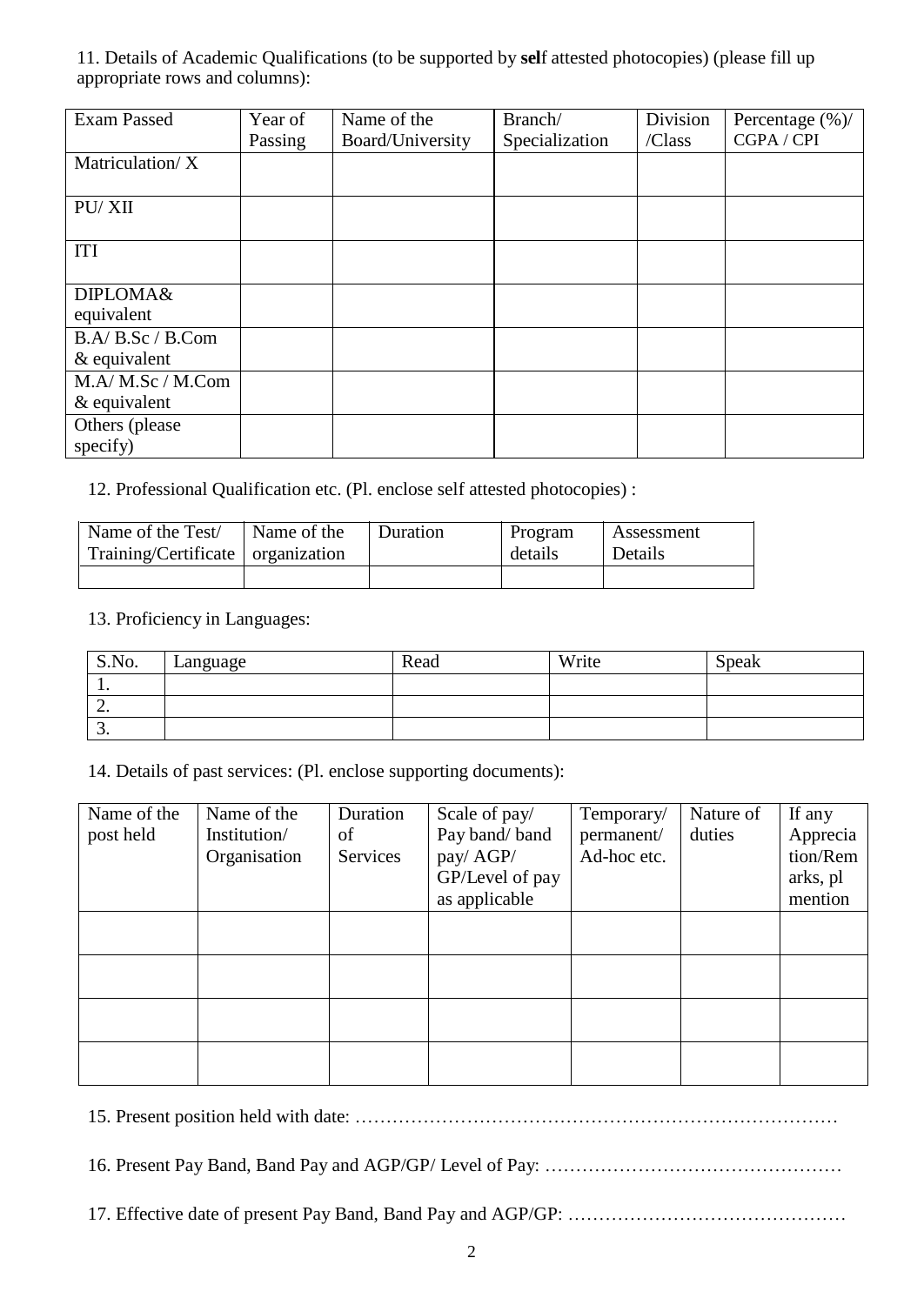18. Name of the employer, with address: ……………………………………………………………… ……………………………………………………………………………………………………… Pin: ……………………Contact no………………………… Email id: ……………………………

19. Names of two referees not related to the applicant:

| Name:              | Name:              |
|--------------------|--------------------|
| Dept./Designation: | Dept./Designation: |
| Address:           | Address:           |
| Pin:               | Pin:               |
| Contact No:        | Contact No:        |
| Email id:          | Email id:          |

20. Any Additional information, the candidate wishes to provide, if any (Pl. attach additional sheet, if required):

……………………………………………………………………………………………………… ……………………………………………………………………………………………………

- 21. For Internal Candidates: Have you ever been availed one-time Age Relaxation: Yes/No.
- 22. Declaration:

I hereby declare that I have carefully read and understood the instructions and regulations referred here in and that all the statements made in this application are true and complete to the best of my knowledge and belief. I understand that the competent authority can take appropriate action against me in case any of the information is found to be incorrect at any stage.

| $Place: \ldots \ldots \ldots \ldots \ldots \ldots \ldots \ldots \ldots$ |  |
|-------------------------------------------------------------------------|--|
|                                                                         |  |
|                                                                         |  |

23. Recommendation / Comments of the present employer with office seal: (For employed person of Govt. / Semi Govt. organizations only)

Seal with Date: